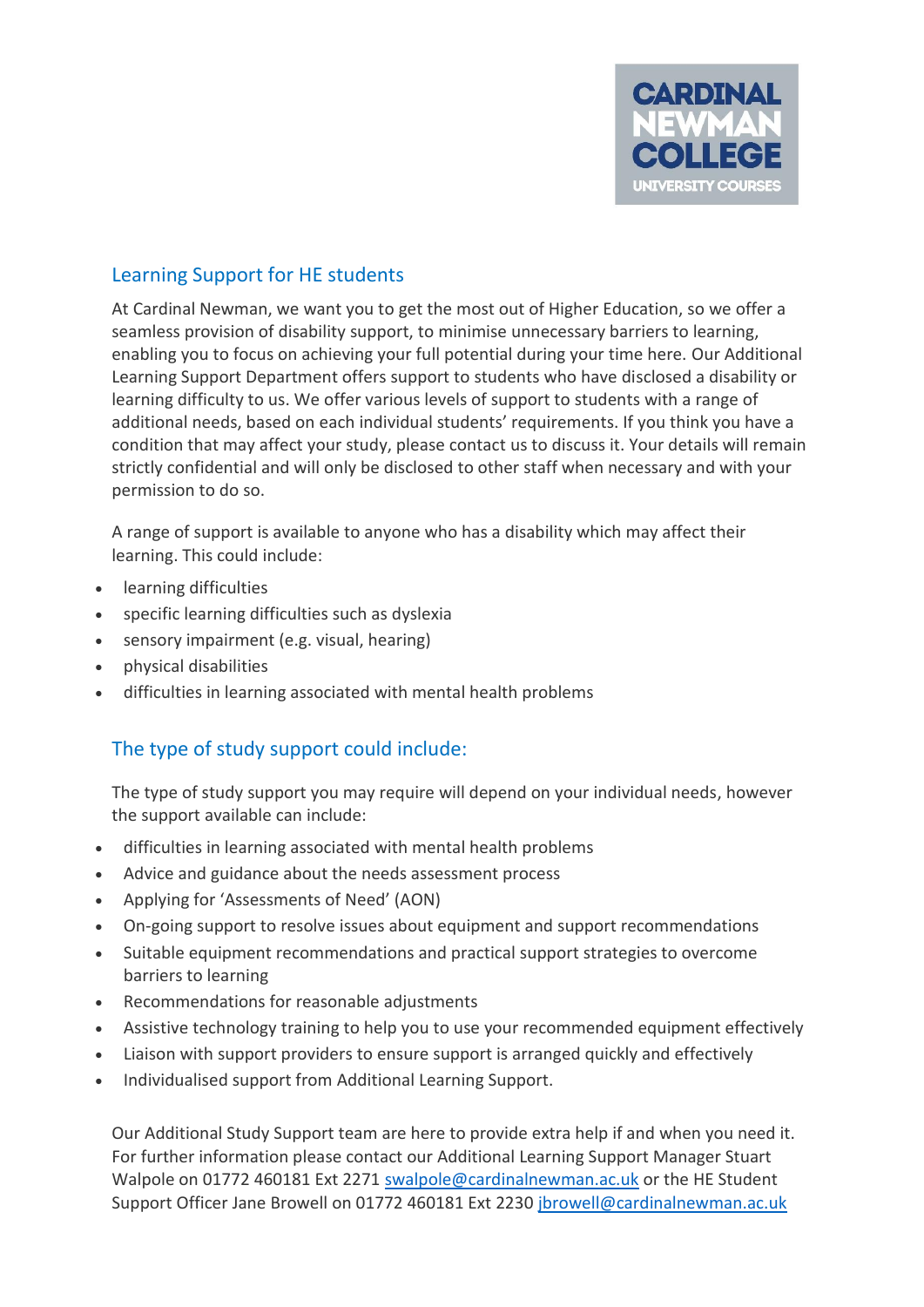We treat all enquiries on a confidential basis.

## **CNC Moodle**

Many of the resources used in our courses can be found on Moodle. Once you enrol on a course with CNC University Courses you will have 24 hour access to Moodle.

### **Disabled Students' Allowance (DSA)**

If you are from the UK and have evidence of a disability or medical condition, you may be entitled to receive funding from the Disabled Support Allowance (DSA). Support that the DSA provides is not income assessed, it is paid on top of other student finance and does not have to be repaid.

#### **Who is Eligible?**

To be eligible for DSA funding, you must be a UK student with a disability, as defined by the Equality Act (2010). A person is classed as disabled under the Equality Act 2010, if they have a physical or mental impairment (an impairment also includes certain sensory impairments) that has a 'substantial' and 'long-term' adverse effect on their ability to carry out normal day-to-day activities. This may include (but is not limited to) medical conditions including those relating to mental health, developmental conditions, mobility difficulties, or specific learning difficulties such as Dyslexia.'Substantial' means more than minor or trivial, e.g. it takes longer than it usually would to complete a daily task. 'Long-term' means that it has lasted or is likely to last for at least 12 months or for the rest of the life of the person affected.

## **What Can DSA Funding be Used For?**

Disabled Students Allowance can be used to help with the cost of additional costs when making necessary adjustments to assist your studies. This can include:

- Support Assistants
- Enhanced Support Assistants
- Specialist Enabling Support
- Specialist Access and Learning Facilitators
- Specialist equipment e.g. computer software
- Extra travel costs
- Other costs like photocopying

Non-academic disability related costs or costs associated with your core studies, such as textbooks are not covered by DSA Funding.

## **What Evidence Do I Need to Provide?**

In order to apply for DSA, applicants are responsible for providing appropriate evidence. If you have a disability you will need to submit medical evidence. If you have a specific learning difficulty such as dyslexia you will need a diagnostic assessment report, carried out after the age of 16 by an educational psychologist or a fully qualified dyslexia assessor who has a current practising certificate.